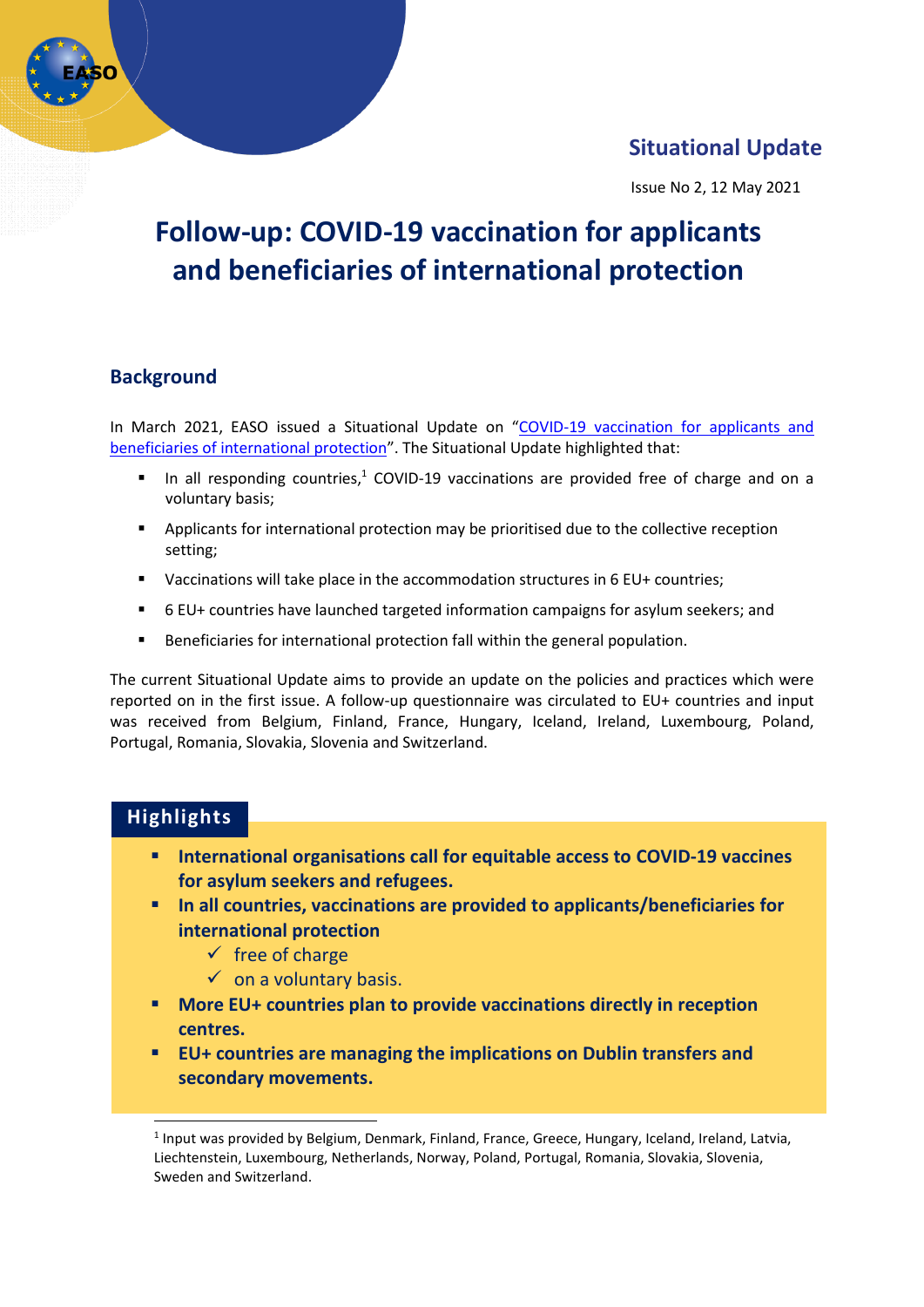

# **Main findings**



#### **International response on the vaccination of applicants for international protection**

International organisations have called for equitable access to vaccines and the inclusion of asylum seekers and refugees in national vaccination plans.

UNHCR has noted that 153 countries worldwide have adopted vaccination strategies that include refugees. On World Health Day (7 April 2021), UNHCR repeated the need for international action and solidarity to ensure access to COVID-19 vaccinations for all, including for refugees and other forcibly displaced and stateless people in line with the principles of the [COVAX initiative,](https://www.who.int/initiatives/act-accelerator/covax) which is a global effort to ensure that COVID-19 vaccines reach those with the greatest need.<sup>2</sup>

The IOM has also called on countries to include all migrants present in their territories in national COVID-19 vaccine distribution plans<sup>3</sup> – regardless of their legal immigration status –as the success of the national strategy lies on the equitable distribution of vaccines to all people.<sup>4, 5</sup>

Considering that the extent of the COVID-19 pandemic may endanger the international peace and security, the United Nations Security Council unanimously adopted Resolution 2565 (26 February 2021),<sup>6</sup> stressing that equitable access to safe, efficacious and affordable COVID-19 vaccines is essential to end the pandemic. The Security Council urged governments to include in their national COVID-19 vaccination plans people who are at a higher risk of developing severe COVID-19 symptoms and the most vulnerable, including refugees, internally displaced people, stateless people, migrants, persons with disabilities and detained persons.

Similar concerns on equitable access to COVID-19 vaccines for all migrants were raised by the Council of Europe Parliamentary Assembly<sup>7</sup> and human right bodies, such as the UN Committee on Migrant Workers (CMW), the Special Rapporteur on the Human Rights of Migrants, the Office of the High Commissioner for Human Rights (OHCHR) and regional human rights experts, including the Special Representative of the Secretary General on Migration and Refugees of the Council of Europe (SRSG).<sup>8</sup>

<sup>&</sup>lt;sup>2</sup> UNHCR, Press Release[: UNHCR calls for equitable access to COVID-19 vaccines for refugees,](https://www.unhcr.org/news/press/2021/4/606d56564.html) 7 April 2021

<sup>&</sup>lt;sup>3</sup> IOM, **Ensuring Migrants' Equitable Access to COVID-19 Vaccines.** 

<sup>4</sup> 'The pandemic has shown us that nobody is safe till everyone is safe'. IOM Director General, Antonio Vitorino, 18 December 2020. IOM, COVID-[19 Analytical Snapshot #67: Migrants' access to vaccines](https://www.iom.int/sites/default/files/documents/covid-19_analytical_snapshot_67_migrants_access_to_vaccines.pdf)

<sup>5</sup> See also IOM, Press Release: [IOM and UNHCR Chiefs Stress that COVID-19 Underlines the Urgent Need for](https://www.iom.int/news/iom-and-unhcr-chiefs-stress-covid-19-underlines-urgent-need-universal-health-coverage)  [Universal Health Coverage,](https://www.iom.int/news/iom-and-unhcr-chiefs-stress-covid-19-underlines-urgent-need-universal-health-coverage) 11 December 2020

<sup>6</sup> [S/RES/2565\(2021\)](https://undocs.org/en/S/RES/2565(2021))

<sup>7</sup> PACE, Resolution 2340 (2020) [on Humanitarian consequences of the Covid-19 pandemic for migrants](https://pace.coe.int/en/files/28776/html)  [and refugees,](https://pace.coe.int/en/files/28776/html) 13 October 2020

<sup>&</sup>lt;sup>8</sup> [Joint Guidance Note on Equitable Access to COVID-19 Vaccines for All Migrants,](https://www.ohchr.org/Documents/Issues/Migration/JointGuidanceNoteCOVID-19-Vaccines-for-Migrants.pdf) 8 March 2021.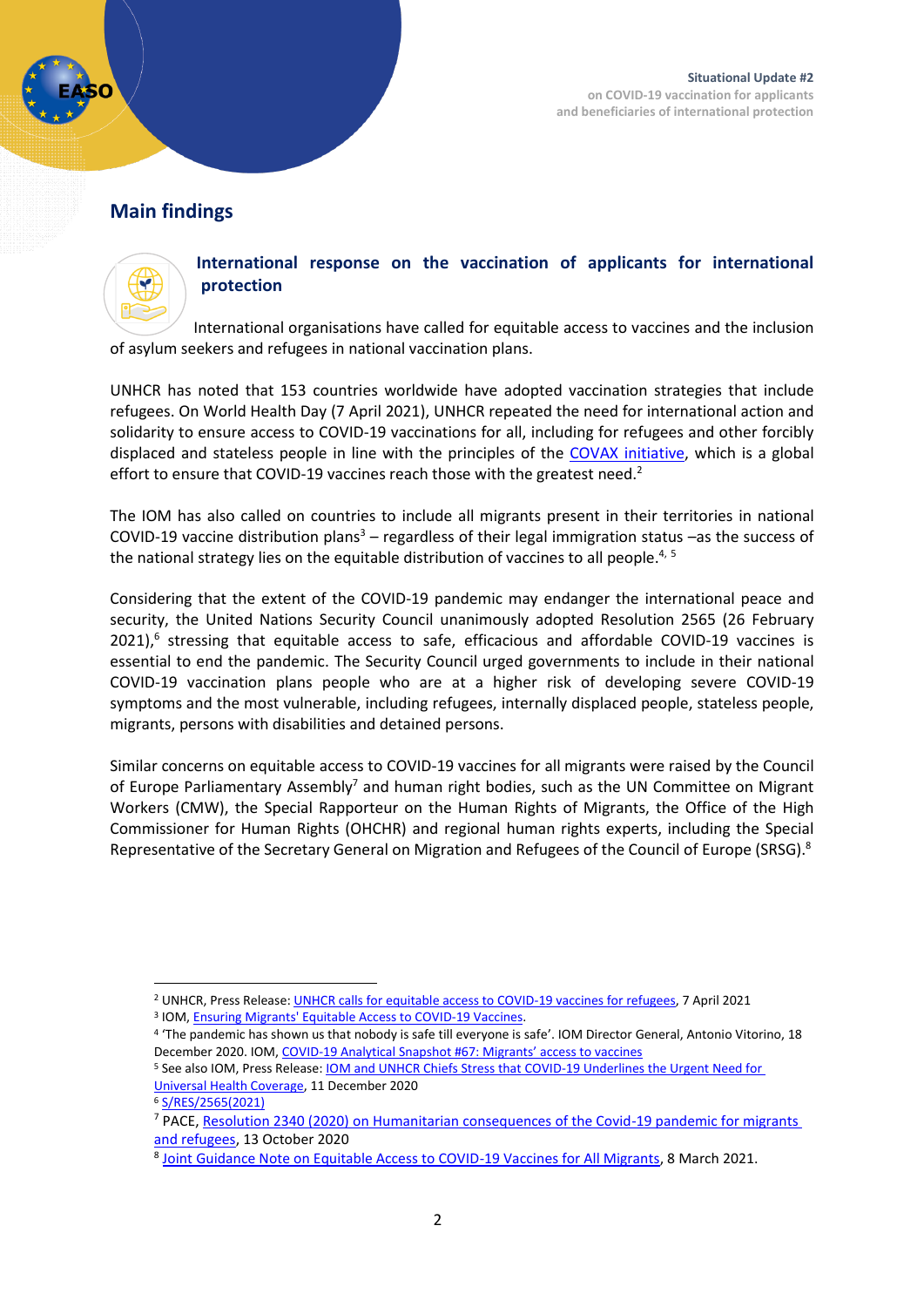

### **Vaccination strategies for asylum seekers**

In the majority of countries, the vaccination of asylum seekers follows the priorities which have been defined for the general population, according to age groups, medical conditions, etc. As such, applicants of international protection may register for the vaccine under the same rules and conditions as the rest of the population.

Belgium has prioritised people residing in collective structures. Their vaccination is provisionally scheduled for May-June 2021 within the reception and accommodation centres under the direction of the centres' medical services. During this phase, asylum seekers in individual shelters will be able to receive the vaccine in the vaccination centres.

In Portugal, asylum seekers residing in collective accommodation facilities are also prioritised. In particular, applicants and beneficiaries of international protection accommodated in CPR shelters and minors in the Shelter Centre for Refugee Children (CACR) of the CPR are considered a priority group for vaccination purposes, based on the Directorate-General for Health Standard.

The vaccination procedures for applicants residing in IPAS reception/accommodation centres are still being developed in Ireland. Similarly, in Romania, people residing in accommodation centres for asylum seekers managed by the General Inspectorate for Immigration are prioritised under Stage III [\(General population\)](https://vaccinare-covid.gov.ro/vaccinarea-sars-cov-2/procesul-de-vaccinare-in-romania/).

In Portugal and Romania, vaccinations will be given in reception centres.



#### **Information campaigns**

EU+ countries, including Belgium, Portugal and Romania, have launched information campaigns on COVID-19 vaccinations and have developed specific communication tools for asylum seekers.<sup>9</sup> Recently, Fedasil published information about the COVID-19 vaccine for asylum seekers on the website '[Fedasil info](https://www.facebook.com/Fedasil/?__cft__%5b0%5d=AZUNCtWgEMvQ8adRVo469NUaPKZRZjeEwItYZq2Rsy_hT1N09RhKn-ljA0nOrD1pld9EwbF072WhoFbxmc63N7Coh1Mrodke63awTO2agCwoDsiAQQfcqb4vsf01rTc7xX7GG6NgnL1kmlWZ1QFd6iDi&__tn__=kK-R)', which is available (within Belgium) in 14 languages, 10 of which have an audio version. Similarly, Portugal shared information material on the vaccination [online.](https://www.acm.gov.pt/-/covid-19-medidas-orientacoes-e-recomendacoes)



#### **Practical arrangements**

All EU+ countries have confirmed that the vaccination of applicants for international protection is implemented on a voluntary basis and free of charge. No obligation is envisaged.

<sup>&</sup>lt;sup>9</sup> See more on information and samples provided by EASO, **Situational Update on national strategies and** policies in EU+ countries regarding [the COVID-19 vaccination](file:///C:/Users/frostka/AppData/Local/Microsoft/Windows/INetCache/Content.Outlook/AppData/Local/Microsoft/Windows/INetCache/Content.Outlook/AppData/Local/Microsoft/Windows/INetCache/maczyja/AppData/Local/Microsoft/Windows/INetCache/Content.Outlook/932BA170/lications/EASO_Situational_Update_Vaccination31March..pdf) for applicants and beneficiaries of [international protection,](file:///C:/Users/frostka/AppData/Local/Microsoft/Windows/INetCache/Content.Outlook/AppData/Local/Microsoft/Windows/INetCache/Content.Outlook/AppData/Local/Microsoft/Windows/INetCache/maczyja/AppData/Local/Microsoft/Windows/INetCache/Content.Outlook/932BA170/lications/EASO_Situational_Update_Vaccination31March..pdf) Issue No 1.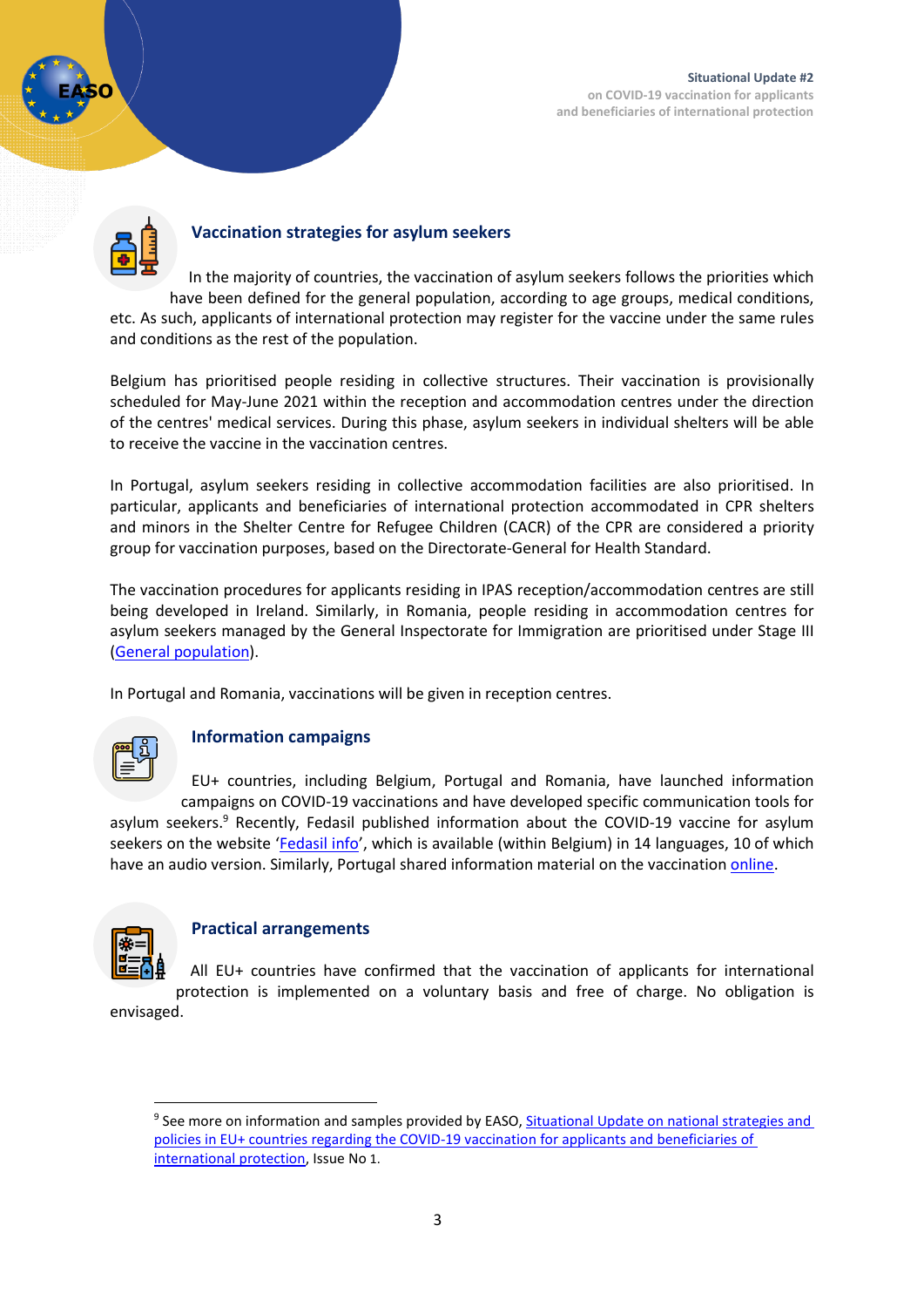

# **Implications for Dublin transfers**

Finland, France, Hungary, Iceland, Ireland Luxembourg, Poland, Portugal, Romania, Slovakia and Slovenia reported that asylum seekers subject to a transfer to the responsible Member State under the Dublin III Regulation are currently not vaccinated prior to implementing the transfer. Accordingly, no delays in transfers are envisaged due to the administration of any vaccine to applicants under Dublin procedure.

Switzerland reported that no delays in Dublin transfers are anticipated as people who are expected to leave will be administered the first dose 4 weeks ahead of the expected or scheduled departure date. In addition, all incoming Dublin transferees arriving at a Federal Asylum Centre are routinely offered a voluntary medical check-up within 3 working days of entry, which includes counselling on vaccinations and the possibility to be vaccinated.



### **Implications for secondary movements**

Applicants coming from another Member State and not yet vaccinated fall within the general eligibility rules and procedures. Romania and Switzerland reported that all applicants will be informed upon arrival about the possibility of receiving the vaccination.

In Switzerland, a strategy has been developed for applicants who received the first dose in another country but arrived in Switzerland before the administration of the second dose. In this case, the Swiss Federal Vaccination Commission (EKIF/CFV), in collaboration with the Federal Office of Public Health (FOPH), issued recommendations calling for a maximum interval of 6 weeks between the first and second dose. As a result, if an applicant arrives:

- Within 6 weeks of the administration of the first dose of a vaccine which is authorised and available in Switzerland, they can receive the second dose.
- After 6 weeks of receiving the first dose or having received a first dose of a vaccine which is not available in Switzerland, a benefit/risk analysis will be conducted by a medical professional and a new vaccination schedule can be proposed to the applicant.



#### **Beneficiaries of international protection as a special category**

In all responding countries, no specific provision is made to beneficiaries of international protection. They are included in the schedule set by each country for the general population according to age groups, vulnerabilities, medical conditions, etc.